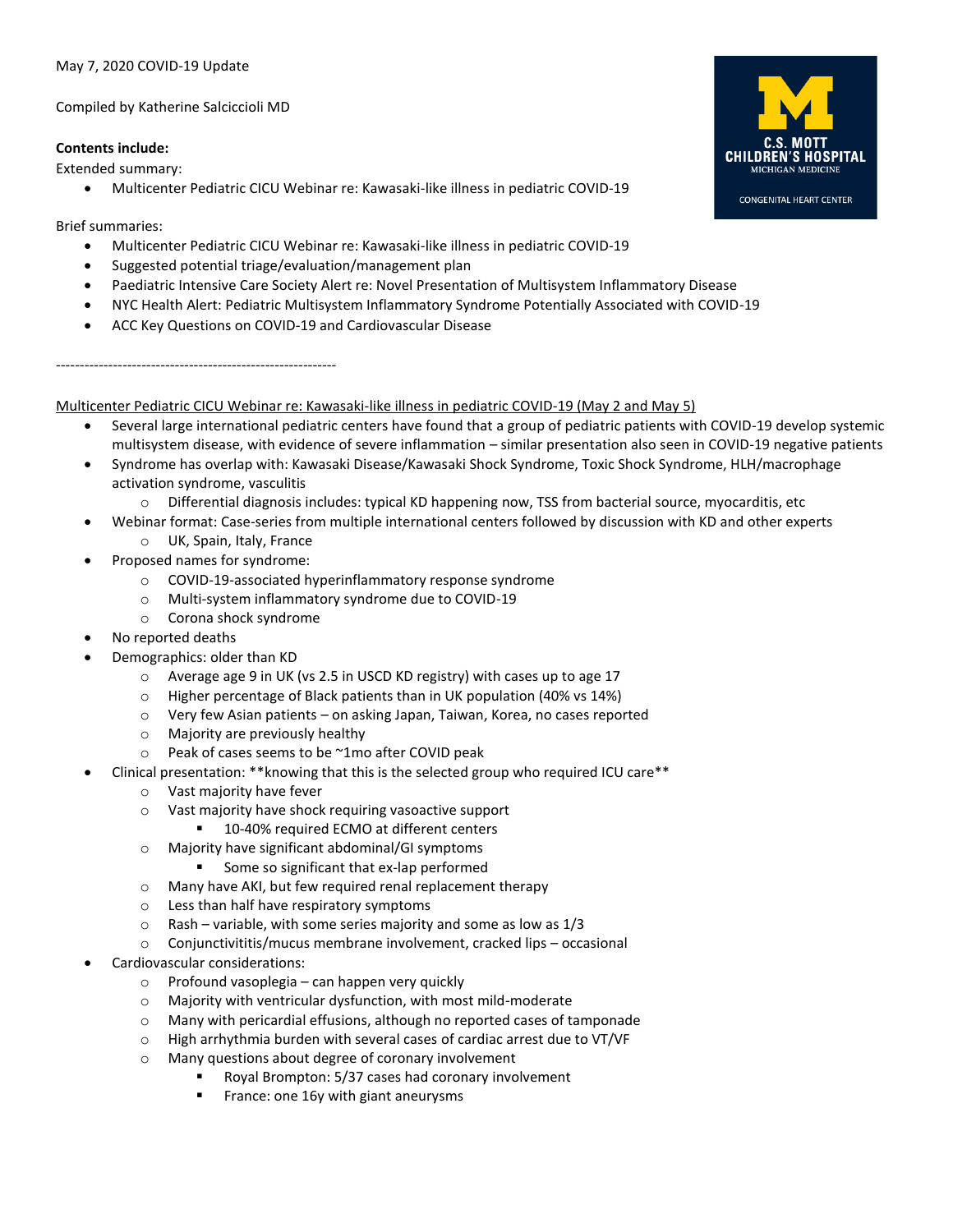- Lab findings: comparing cases to UCSF KD database, lab findings are markedly different than KD or KD shock
	- o COVID+ in 2/3 or more: some PCR+, some Ab+ only
	- o Troponin mild to moderately elevated -> high
	- o BNP often very high
	- o IL-6 extremely high when checked
	- o Markedly elevated WBC with lymphopenia
	- o Markedly elevated ESR/CRP, D-dimer, ferritin
	- o Platelets often normal or low
- Management: no consensus at this time, but multiple different strategies were discussed and include
	- o Supportive
		- Most need pressors norepinephrine, epinephrine, levosimendan were mentioned, but specific strategies weren't addressed in detail; specifically milrinone was not discussed
		- Many need intubation
		- Some need ECMO
			- Consideration for targeting higher anti-Xa levels due to prothromobotic state
		- Aspirin, anticoagulation in general no consensus, but given concern for microvascular thrombosis as an etiology/pathophysiologic contributor, some centers are therapeutically anticoagulating
	- o Immunomodulation
		- IVIg/steroids when presentation more Kawasaki-like or for coronary involvement, but recommended discussing with ID/rheumatology and ensuring appropriate labs prior to IVIg
		- IL-1, IL-6 blockade
- Possible pathophysiology/mechanism: likely an abnormal/exaggerated immune complex/Ig response to SARS-CoV-2
	- Based on timing of peak and plurality of patients who are COVID PCR negative, seems to be delayed immune response and NOT an acute infection with COVID-19
		- From SARS, we know Ab against the spike protein activated macrophages and enhanced inflammatory components of disease
	- o ?T cell mediated: after recognizing virus and/or self-antigens, failure to deactivate macrophage activation
	- o Genetics likely play a role in susceptibility (similar to KD)
		- B cell regulation, class switching, Ig clearance through FCGR2
- Key action item: Continued collaboration between centers to collect and analyze cases
	- o Data: demographics, pre-treatment labs (COVID PCR/Ab, fibrinogen, CRP, D-dimer, ferritin, troponin, BNP, cytokine panel, sIL-2-receptor, IL-6, CBC, coags, LFTs
	- o Err on the side of including too many patients
	- o Utilize existing databases if possible
- Practical application:
	- o Be aware that children presenting with GI symptoms and/or skin findings may develop marked cardiogenic and/or distributive shock requiring inotropic support
	- $\circ$  At this time, insufficient data to support echo for all children with COVID (which would go against the recent ASE statement)
	- o Consider collecting the above labs for trending through the course of illness on patients admitted with syndrome
	- o Monitor closely for arrhythmias
	- $\circ$  Echo all patients with shock and concern for this syndrome with particular attention to the coronaries
	- o Early cardiology follow up for patents with any cardiac involvement (ventricular dysfunction, coronary changes)
		- Royal Thames one month follow up with echo for any patients with overall syndrome regardless of inpatient cardiac involvement
		- For coronary involvement consider KD-like follow up pathway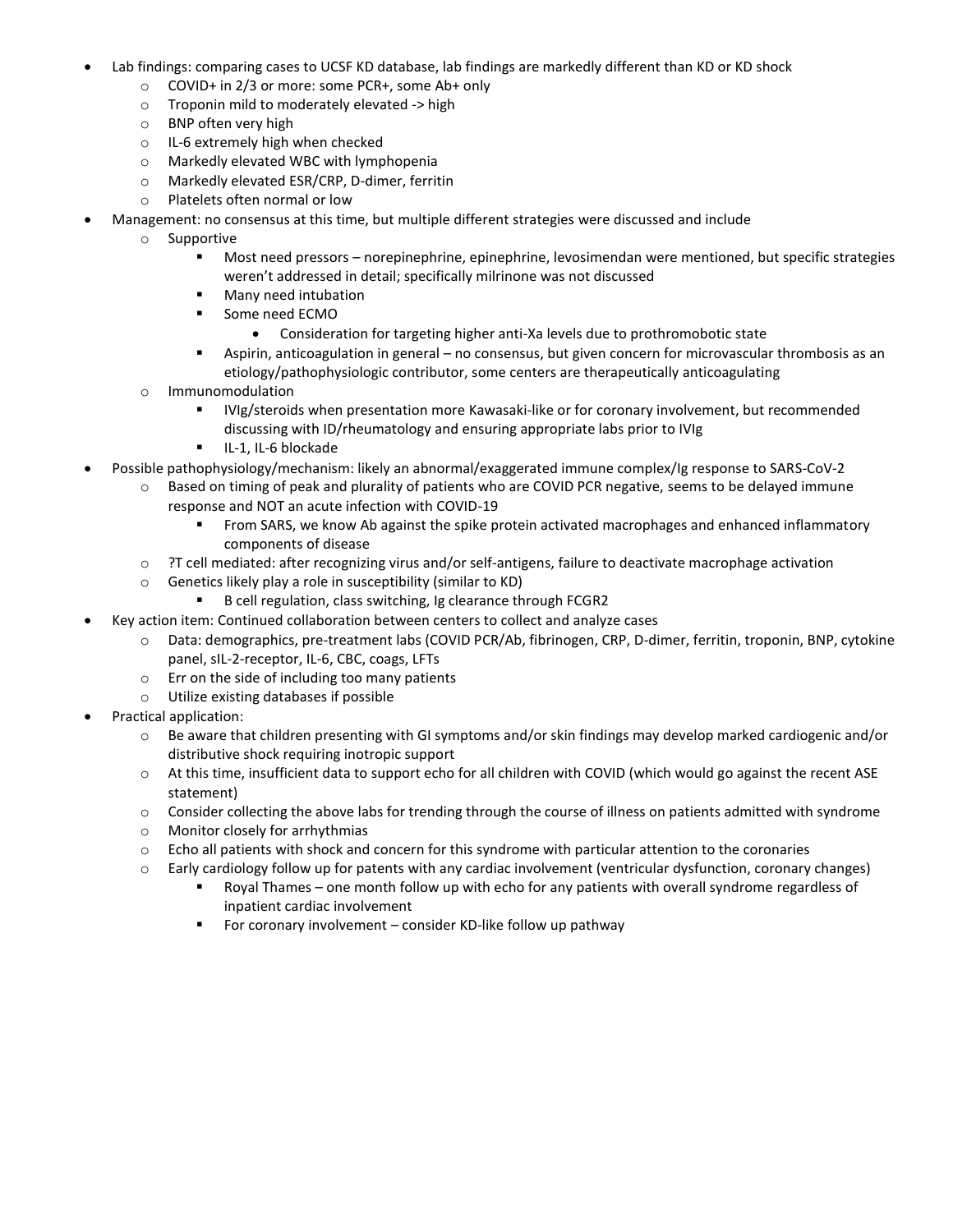Suggested potential triage/evaluation/management plan courtesy of Children's Hospital of Michigan (DMC) for MDHHS Region 2 South Healthcare Coalition